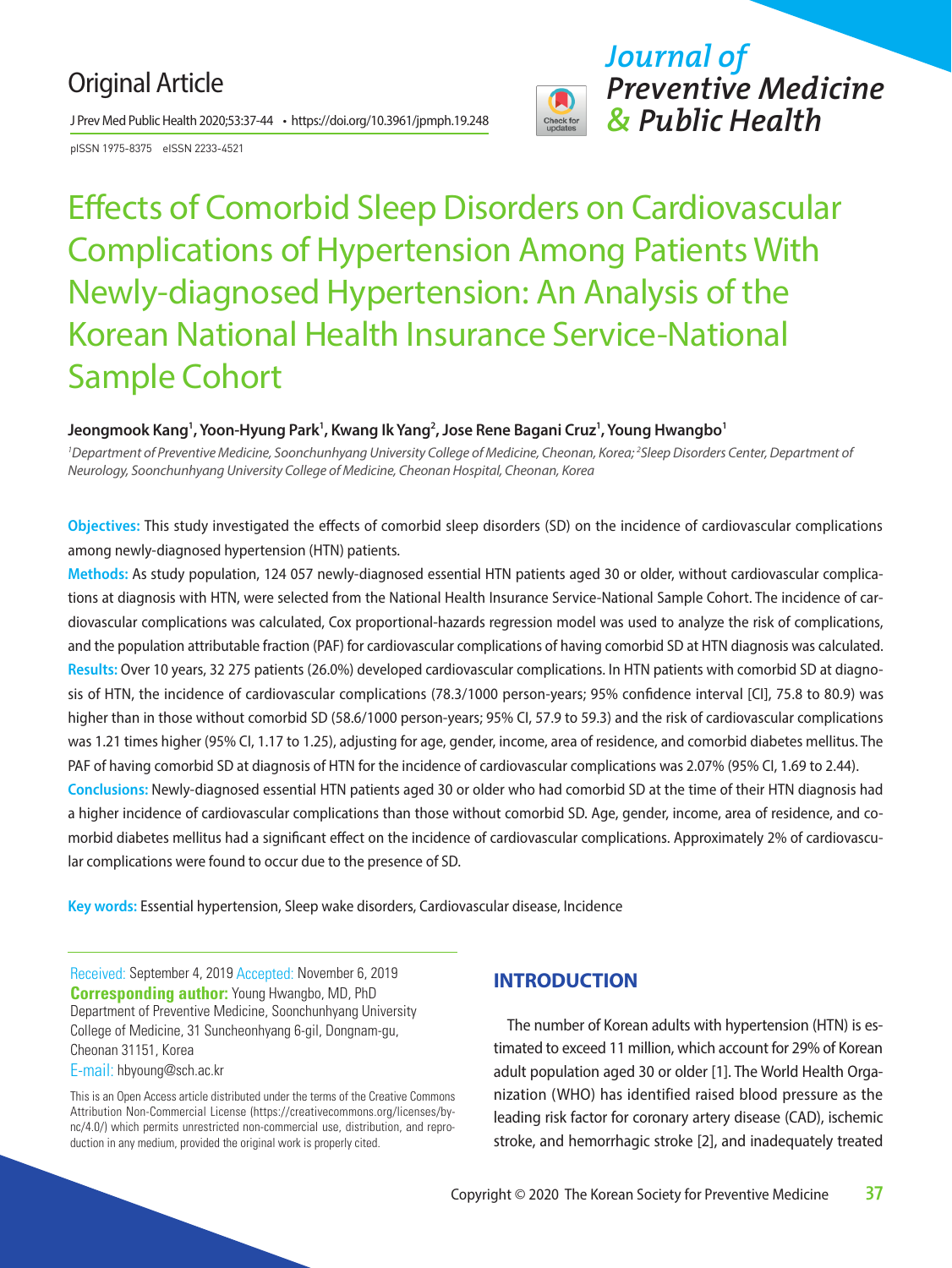HTN as a major risk factor for cardiac disorders and cerebrovascular diseases [3]. As cardiac disorders and cerebrovascular diseases have been the second and third largest causes of death in Korea during 2007-2017 [4], active management and prevention are needed, and HTN, as a causal factor underlying those conditions, also needs appropriate management and prevention.

Sleep is an important factor that affects the incidence of cardiovascular diseases (CVD) and HTN. Previous studies on the association between sleep duration and HTN and CVD showed that insufficient sleep increased the incidence and mortality of CAD and stroke, at the same time that excessive sleep was a risk factor for the incidence and mortality of CVD, as well as CAD and stroke [5]. In other previous studies, insomnia was found to raise the incidence of heart failure [6] while adequate sleep duration reduced the incidence of obesity, diabetes, HTN, and CVD including stroke [7]. And studies on sleep disorders (SD) such as obstructive sleep apnea [8] and insomnia [9] were found to increase the incidence of CVD and mortality from those conditions, suggesting that inadequate sleep duration and SD affect the incidence of CVD.

SD, which are defined as a physical and/or psychological nature that cause a sleep disturbance or problem [10], are classified into 7 groups: insomnia, sleep-related breathing disorders, central disorders of hypersomnolence, circadian rhythm sleep-wake disorders, parasomnias, sleep-related movement disorders, and other SD [11]. The International Classification of Diseases, 10th revision (ICD-10) and the Korean Standard Classification of Diseases (KCD) use "G47" and "F51" as the code for SD. In Korea, the number of patients treated for SD has steadily increased, with the number of patients who were treated with the code for SD (G47) reaching 515 326 in 2017 [12]. A crosssectional study on Korean employees estimated the prevalence of poor quality sleep at 34.2% [13].

Despite the associations between SD, HTN, and CVD, there are limited data from Korea on the risk of cardiovascular complications in HTN patients with comorbid SD. This study investigated the effects of comorbid SD in newly-diagnosed HTN patients on the incidence of cardiovascular complications through the National Health Insurance Service-National Sample Cohort (NHIS-NSC), with the goal of identifying additional management measures to prevent cardiovascular complications in HTN patients.

## **METHODS**

#### **Data and Study Population**

This study used the NHIS-NSC collected between 2002 and 2013. The cohort was established by the National Health Insurance Service to provide public health researchers and policy-makers with representative, useful information regarding Korean citizens' utilization of health insurance and health examinations. The NHIS-NSC contains data on a randomly extracted sample of 2.2% of the Korean population of 46 605 433 in 2002 [14].

To analyze diseases, KCD codes were used, with the inclusion of all relevant subcodes. Patients who were diagnosed for HTN (KCD codes: I10, I11, I12, I13, and I15), cardiovascular complications of HTN (hereinafter, referred to as "cardiovascular complications," KCD codes: I20, I21, I46, I48, I50, I60, I61, I62, I63, and G45), or diseases that could be the cause of cardiovascular complications (KCD codes: N17, N18, N19, I64, I65, I66, I67, I68, and I69) during the 2-year washout period (2002-2003) were excluded from this study. Patients who died during the same period were also excluded from this study. During the next 10 years (2004-2013), patients aged 30 or older who were newlydiagnosed with essential HTN (KCD codes: I10, I11, I12, and I13) were selected, and then patients who had been diagnosed with a condition corresponding to cardiovascular complications before the diagnosis of HTN were excluded. Finally, 124 057 newly-diagnosed essential HTN patients aged 30 or older, who had no cardiovascular complications at the time of diagnosis of HTN, were selected as the study population (Figure 1).

#### **Variables**

#### *Outcome variable*

The outcome variable used in this study was the diagnosis of cardiovascular complications (KCD codes: I20, I21, I46, I48, I50, I60, I61, I62, I63, and G45) after being diagnosed with HTN. These codes correspond to angina pectoris (I20), acute myocardial infarction (I21), cardiac arrest (I46), atrial fibrillation and flutter (I48) [15-18], heart failure (I50), subarachnoid hemorrhage (I60), cerebral hemorrhage (I61), other non-traumatic intracranial hemorrhage (I62), cerebral infarction (I63), and transient cerebral ischemia and related syndrome (G45).

#### *Primary variable of interest*

The major independent variable of this study was the presence or absence of SD (KCD codes: F51 and G47) at the time of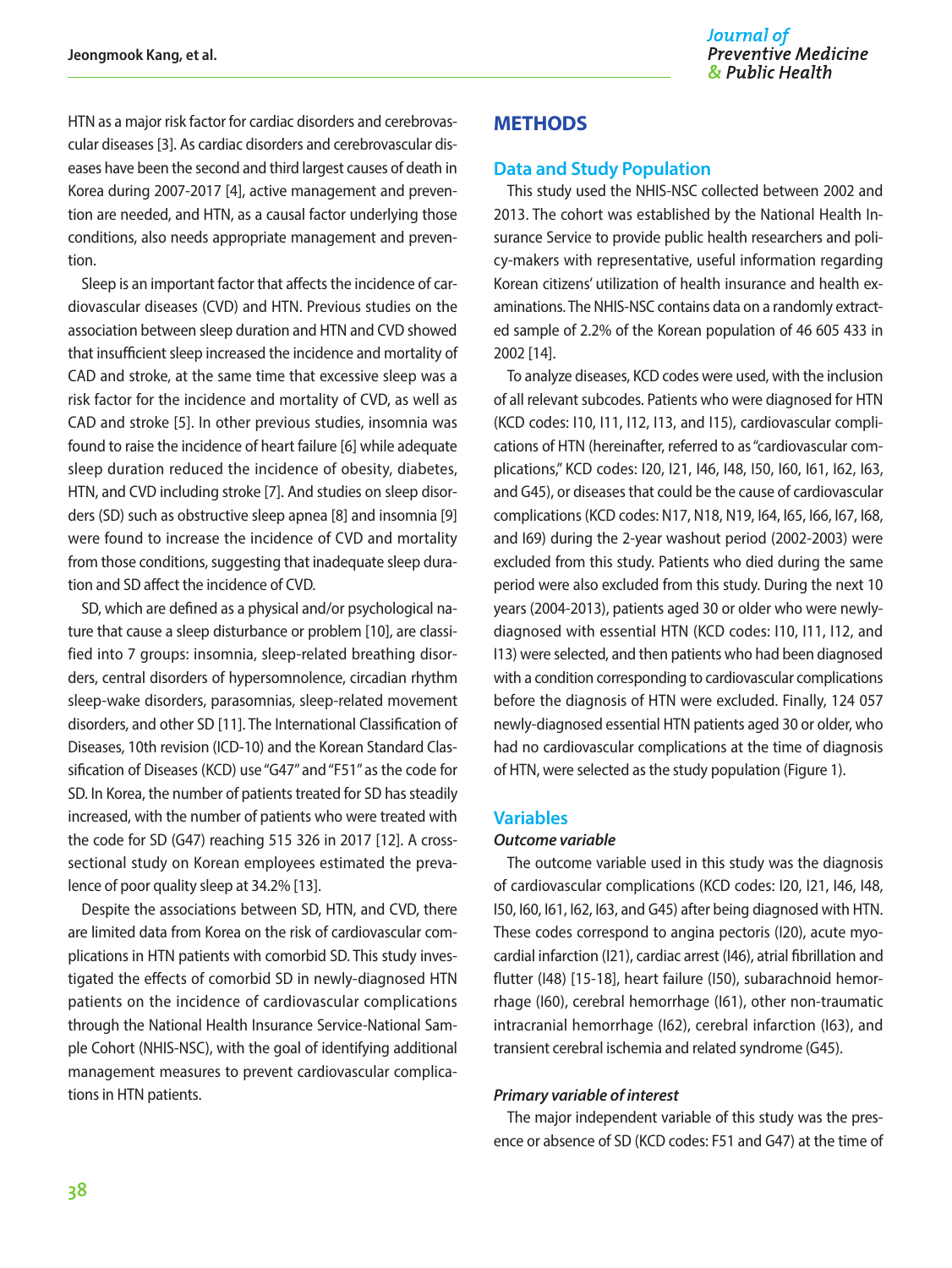

**Figure 1.** Flowchart for selection of the study population. KCD, Korean Standard Classification of Diseases; HTN, hypertension.

the HTN diagnosis. As there were no clear grounds for categorizing SD as organic or functional [19], patients were considered as diagnosed for SD in this study if they were diagnosed for either non-organic SD (F51) or SD (G47). The disease codes for SD in the study included the following: non-organic insomnia (F51.0), non-organic hypersomnia (F51.1), non-organic disorder of the sleep-wake schedule (F51.2), sleepwalking [somnambulism] (F51.3), sleep terrors [night terrors] (F51.4), nightmare (F51.5), other non-organic SD (F51.8), non-organic SD, unspecified (F51.9), Disorders of initiating and maintaining sleep [insomnias] (G47.0), disorders of excessive somnolence [hypersomnias] (G47.1), disorders of the sleep-wake schedule (G47.2), sleep apnea (G47.3), narcolepsy and cataplexy (G47.4), other SD (G47.8), and SD, unspecified (G47.9). Patients who were diagnosed with SD and HTN at the same time were classified as having comorbid SD at diagnosis of HTN.

#### *Covariates*

This study adjusted for the following individual variables and antecedents of patients at diagnosis of HTN: age, gender, income, area of residence, and comorbid diabetes (KCD codes: E10, E11, E12, E13, and E14). The adjustment for comorbid dia-

betes at the diagnosis of HTN was done as diabetes is one of the major contributing factors for CVD [20,21] and is a common comorbidity of HTN [22]. Patients who were diagnosed with diabetes and HTN at the same time were classified as having comorbid diabetes at diagnosis of HTN. Income levels were divided into low-income (Medical Aid beneficiaries and quantiles 1-4), middle-income (quantiles 5-8), and high-income (quantiles 9-10). Area of residence was divided into large cities (*gu*level units of capital of Korea and metropolitan cities), small cities, and rural areas (*gun*-level unit).

### **Statistical Analysis**

Stata/SE version 14.0 (StataCorp., College Station, TX, USA) was used in all statistical analyses with a significance level set to *p*-value<0.05. The incidence of cardiovascular complications per 1000 person-years was determined by dividing the number of cardiovascular complications cases by the total person-years of the study population with censoring of deaths that occurred during follow-up. The cumulative incidence of cardiovascular complications according to the presence of comorbid SD was analyzed through Kaplan-Meier analysis and the significance of this relationship was verified through the log-rank test. To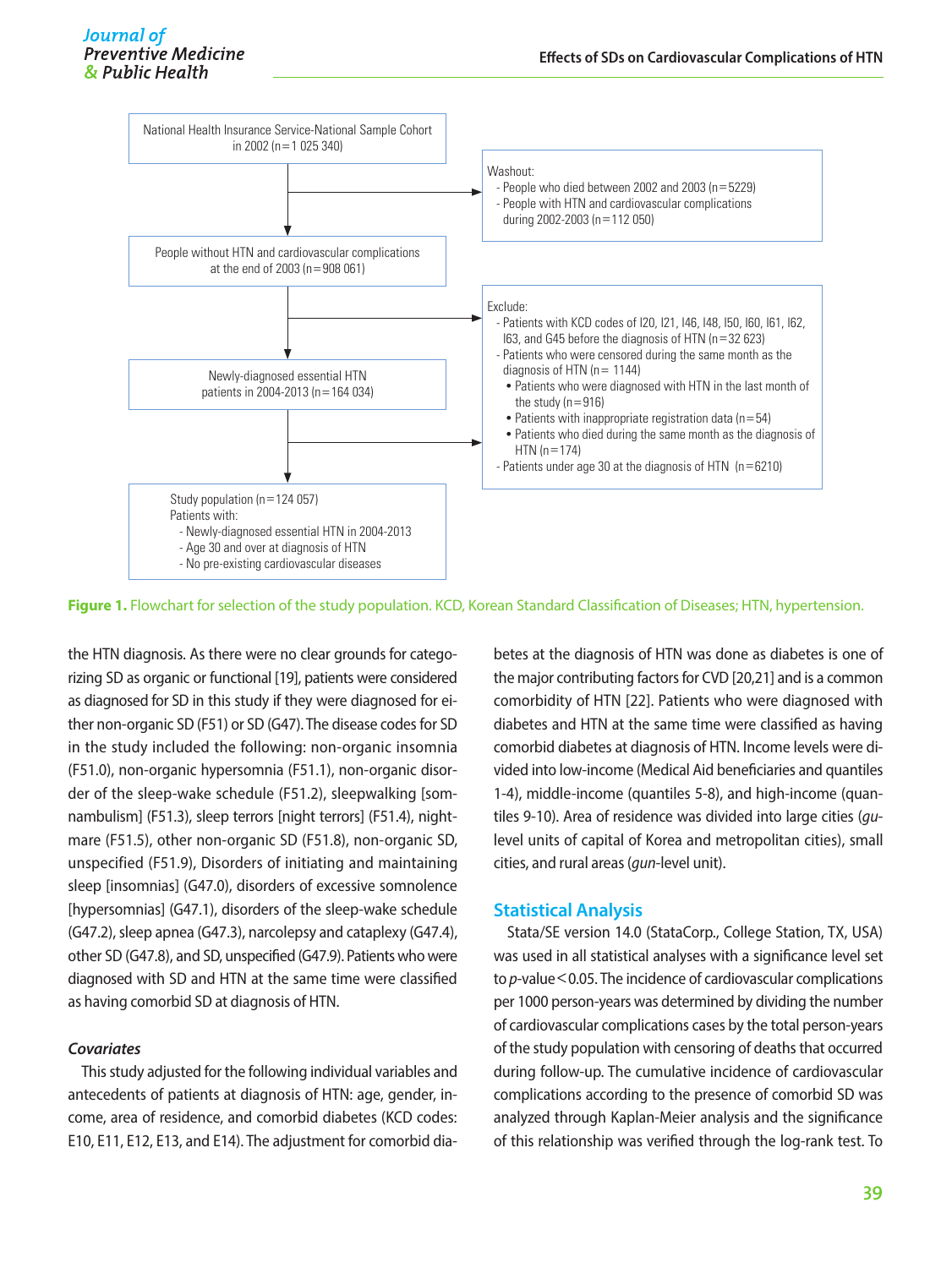analyze the effect of SD on cardiovascular complications, hazard ratios (HRs) and 95% confidence intervals (CIs) were calculated using a Cox proportional-hazards model. Three sequential models were analyzed. In model I, age and gender were adjusted. Model II additionally adjusted for income and area of residence. In model III, an additional adjustment for the presence or absence of comorbid diabetes at the diagnosis of HTN was performed on the variables that were used in model II. The population attributable fraction (PAF) and its 95% CI [23] were determined using the Stata command *punafcc*.

### **Ethics Statement**

This study was approved by the Institutional Review Board of the Soonchunhyang University (201712-SB-057-01).

## **RESULTS**

Out of 124 057 newly-diagnosed essential HTN patients aged 30 or older who had no cardiovascular complications when diagnosed with HTN, 32 275 (26.0%) developed cardiovascular complications over the 10-year follow-up period. The

**Table 1.** General characteristics of the study population at the time of the HTN diagnosis and the incidence of cardiovascular complications (CVD)

| <b>Characteristics</b> | <b>Study population</b><br>$(n=124057)$ | Incident CVD, n (%) |                      |                     | <b>CVD</b> incidence per     |
|------------------------|-----------------------------------------|---------------------|----------------------|---------------------|------------------------------|
|                        |                                         | No ( $n = 91$ 782)  | Yes ( $n = 32 275$ ) | <b>Person-years</b> | 1000 person-year<br>(95% CI) |
| Age (y)                |                                         |                     |                      |                     |                              |
| 30-39                  | 13 504                                  | 11 634 (86.2)       | 1870 (13.9)          | 64 479              | 29.0 (27.7, 30.4)            |
| 40-49                  | 32 180                                  | 25 946 (80.6)       | 6234 (19.4)          | 148 637             | 41.9 (40.9, 43.0)            |
| 50-59                  | 35 592                                  | 27 086 (76.1)       | 8506 (23.9)          | 152 563             | 55.8 (54.6, 57.0)            |
| 60-69                  | 24 636                                  | 16 402 (66.6)       | 8234 (33.4)          | 105 470             | 78.1 (76.4, 79.8)            |
| 70-79                  | 13 4 09                                 | 7918 (59.1)         | 5491 (41.0)          | 49 613              | 110.7 (107.8, 113.6)         |
| $\geq 80$              | 4736                                    | 2796 (59.0)         | 1940 (41.0)          | 14 582              | 133.0 (127.3, 139.1)         |
| Gender                 |                                         |                     |                      |                     |                              |
| Men                    | 64 382                                  | 48 339 (75.1)       | 16 043 (24.9)        | 274 396             | 58.5 (57.6, 59.4)            |
| Women                  | 59 675                                  | 43 443 (72.8)       | 16 232 (27.2)        | 260 948             | 62.2 (61.3, 63.2)            |
| Income                 |                                         |                     |                      |                     |                              |
| Low                    | 43 653                                  | 31 716 (72.7)       | 11 937 (27.4)        | 180 315             | 66.2 (65.0, 67.4)            |
| Middle                 | 47 180                                  | 35 682 (75.6)       | 11 498 (24.4)        | 209 034             | 55.0 (54.0, 56.0)            |
| High                   | 33 2 2 4                                | 24 384 (73.4)       | 8840 (26.6)          | 145 995             | 60.6 (59.3, 61.8)            |
| Area of residence      |                                         |                     |                      |                     |                              |
| Large city             | 54 186                                  | 40 764 (75.2)       | 13 422 (24.8)        | 238 925             | 56.2 (55.2, 57.1)            |
| Small city             | 54 309                                  | 40 432 (74.5)       | 13 877 (25.6)        | 231 833             | 59.9 (58.9, 60.9)            |
| Rural                  | 15 562                                  | 10 586 (68.0)       | 4976 (32.0)          | 64 586              | 77.0 (74.9, 79.2)            |
| Comorbidity            |                                         |                     |                      |                     |                              |
| SD                     |                                         |                     |                      |                     |                              |
| No                     | 110 011                                 | 81 352 (74.0)       | 28 659 (26.1)        | 489 187             | 58.6 (57.9, 59.3)            |
| Yes                    | 14 046                                  | 10 430 (74.3)       | 3616 (25.7)          | 46 157              | 78.3 (75.8, 80.9)            |
| SD (G47) <sup>1</sup>  | 6656                                    | 5129 (77.1)         | 1527 (22.9)          | 21 055              | 72.5 (69.0, 76.3)            |
| NSD (F51) <sup>2</sup> | 2712                                    | 2185 (80.6)         | 527 (19.4)           | 8856                | 59.5 (54.6, 64.8)            |
| Both <sup>3</sup>      | 4678                                    | 3116 (66.6)         | 1562 (33.4)          | 16 247              | 96.1 (91.5, 101.0)           |
| Diabetes mellitus      |                                         |                     |                      |                     |                              |
| <b>No</b>              | 92 526                                  | 69 218 (74.8)       | 23 308 (25.2)        | 413 684             | 56.3 (55.6, 57.1)            |
| Yes                    | 31 531                                  | 22 564 (71.6)       | 8967 (28.4)          | 121 659             | 73.7 (72.2, 75.3)            |
| Total                  | 124 057                                 | 91 782 (74.0)       | 32 275 (26.0)        | 535 344             | 60.3 (59.6, 61.0)            |

HTN, hypertension; CVD, cardiovascular diseases; CI, confidence interval; SD, sleep disorders; NSD, non-organic sleep disorders; KCD, Korean Standard Classification of Diseases.

1 Patients with only the KCD code G47 (SD) or subcodes at the diagnosis of HTN.

2 Patients with only the KCD code F51 (NSD) or subcodes at the diagnosis of HTN.

<sup>3</sup>Patients with both the KCD codes G47 and F51 or subcodes at the diagnosis of HTN.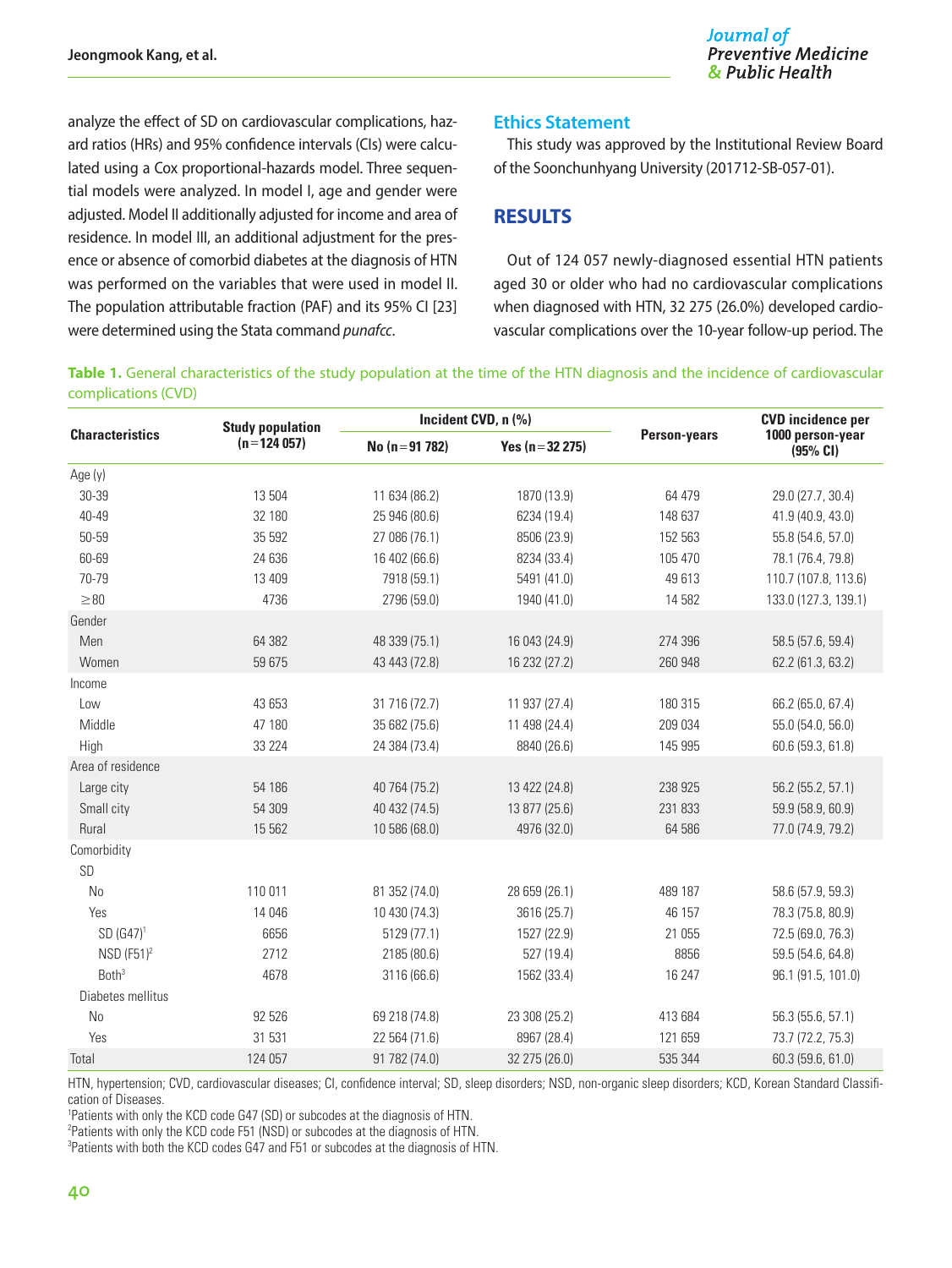general characteristics of the subjects are presented in Table 1.

The total number of person-years of the study population was 535 344, and the incidence of cardiovascular complications of HTN (hereinafter referred to as the "incidence of complications) per 1000 person-years was 60.3 (95% CI, 59.6 to 61.0) (Table 1). The incidence of complications per 1000 person-years was 29.0 (95% CI, 27.7 to 30.4) for 30- to 39-yearolds, 41.9 (95% CI, 40.9 to 43.0) for 40- to 49-year-olds, 55.8 (95% CI, 54.6 to 57.0) for 50- to 59-year-olds, 78.1 (95% CI, 76.4 to 79.8) for 60- to 69-year-olds, 110.7 (95% CI, 107.8 to 113.6) for 70- to 79-year-olds, and 133.0 (95% CI, 127.3 to 139.1) for those 80 years of age or older, showing that higher age at the diagnosis of HTN was associated with higher incidence of complications. Women (62.2/1000 person-years; 95% CI, 61.3 to 63.2) showed higher incidence of complications than men (58.5/1000 person-years; 95% CI, 57.6 to 59.4). Individuals in the low-income group showed a higher incidence of complications (66.2/1000 person-years; 95% CI, 65.0 to 67.4) than their counterparts in the high-income and middle-income group (60.6/1000 person-years; 95% CI, 59.3 to 61.8 and 55.0/ 1000 person-years; 95% CI, 54.0 to 56.0, respectively). The incidence of complications was highest in rural areas (77.0/1000 person-years; 95% CI, 74.9 to 79.2), followed by small cities (59.9/1000 person-years; 95% CI, 58.9 to 60.9), and large cities showed the lowest rate (56.2/1000 person-years; 95% CI, 55.2 to 57.1). Patients with comorbid SD at the diagnosis of HTN (78.3/1000 person-years; 95% CI, 75.8 to 80.9) showed a higher incidence of complications than those without comorbid SDs (58.6/1000 person-years; 95% CI, 57.9 to 59.3). Patients with comorbid diabetes at the diagnosis of HTN (73.7/1000 person-years; 95% CI, 72.2 to 75.3) also showed higher inci-



**Figure 2.** Cumulative incidence of cardiovascular diseases (CVD) complications of hypertension.

dence of complications than those who did not have comorbid diabetes (56.3/1000 person-years; 95% CI, 55.6 to 57.1).

The cumulative incidence of complications according to the presence of comorbid SD at the diagnosis of HTN is presented in Figure 2 (log-rank test, *p*<0.001).

When adjusting for age and gender at the diagnosis of HTN, HTN patients with comorbid SD had a higher risk of cardiovascular complications (1.23; 95% CI, 1.19 to 1.27) than those without comorbid SD (model 1). When income and area of residence were additionally corrected, HTN patients with comorbid SD continued to have a higher risk of cardiovascular complications (1.23; 95% CI, 1.19 to 1.27; model 2). With additional adjustment for diabetes, HTN patients with comorbid SD still had a higher risk of cardiovascular complications (1.21; 95% CI, 1.17 to 1.25) than their counterparts (Table 2).

The PAF for the incidence of cardiovascular complications of having comorbid SD at the diagnosis of HTN was 2.07% (95% CI, 1.69 to 2.44). Among other major risk factors in this study, PAF was highest for age of 65 or older (17.79%; 95% CI, 17.16

**Table 2.** Multivariate Cox proportional-hazards regression analysis for the incidence of cardiovascular complications among newly-diagnosed essential hypertension patients (n=124 057)

| <b>Variables</b>              | Model I           | Model II          | <b>Model III</b>      |
|-------------------------------|-------------------|-------------------|-----------------------|
| Comorbid sleep<br>disorder    | 1.23(1.19, 1.27)  | 1.23(1.19, 1.27)  | 1.21(1.17, 1.25)      |
| Age (y)                       |                   |                   |                       |
| 30-39                         | 1.00 (reference)  | 1.00 (reference)  | 1.00 (reference)      |
| $40 - 49$                     | 1.45(1.38, 1.53)  | 1.44 (1.37, 1.52) | 1.43(1.36, 1.51)      |
| 50-59                         | 1.92 (1.83, 2.02) | 1.91 (1.81, 2.01) | 1.88 (1.78, 1.97)     |
| 60-69                         | 2.70 (2.56, 2.84) | 2.65 (2.52, 2.79) | 2.59 (2.47, 2.73)     |
| 70-79                         | 3.81(3.61, 4.01)  | 3.69(3.50, 3.89)  | $3.61$ $(3.42, 3.81)$ |
| $\geq 80$                     | 4.56 (4.27, 4.86) | 4.38 (4.11, 4.67) | 4.33 (4.06, 4.62)     |
| Gender                        |                   |                   |                       |
| Men                           | 1.09(1.07, 1.11)  | 1.09 (1.07, 1.12) | 1.08(1.06, 1.11)      |
| Women                         | 1.00 (reference)  | 1.00 (reference)  | 1.00 (reference)      |
| Income                        |                   |                   |                       |
| Low                           |                   | 1.04(1.01, 1.07)  | 1.04(1.01, 1.07)      |
| Middle                        |                   | 0.96(0.93, 0.99)  | 0.96(0.93, 0.99)      |
| High                          |                   | 1.00 (reference)  | 1.00 (reference)      |
| Residence area                |                   |                   |                       |
| Metropolitan                  |                   | 1.00 (reference)  | 1.00 (reference)      |
| City                          |                   | 1.05(1.03, 1.08)  | 1.05(1.03, 1.08)      |
| Rural                         |                   | 1.16(1.12, 1.20)  | 1.17(1.13, 1.21)      |
| Comorbid diabetes<br>mellitus |                   |                   | 1.20(1.17, 1.23)      |
|                               |                   |                   |                       |

Values are presented as hazard ratio (95% confidence interval).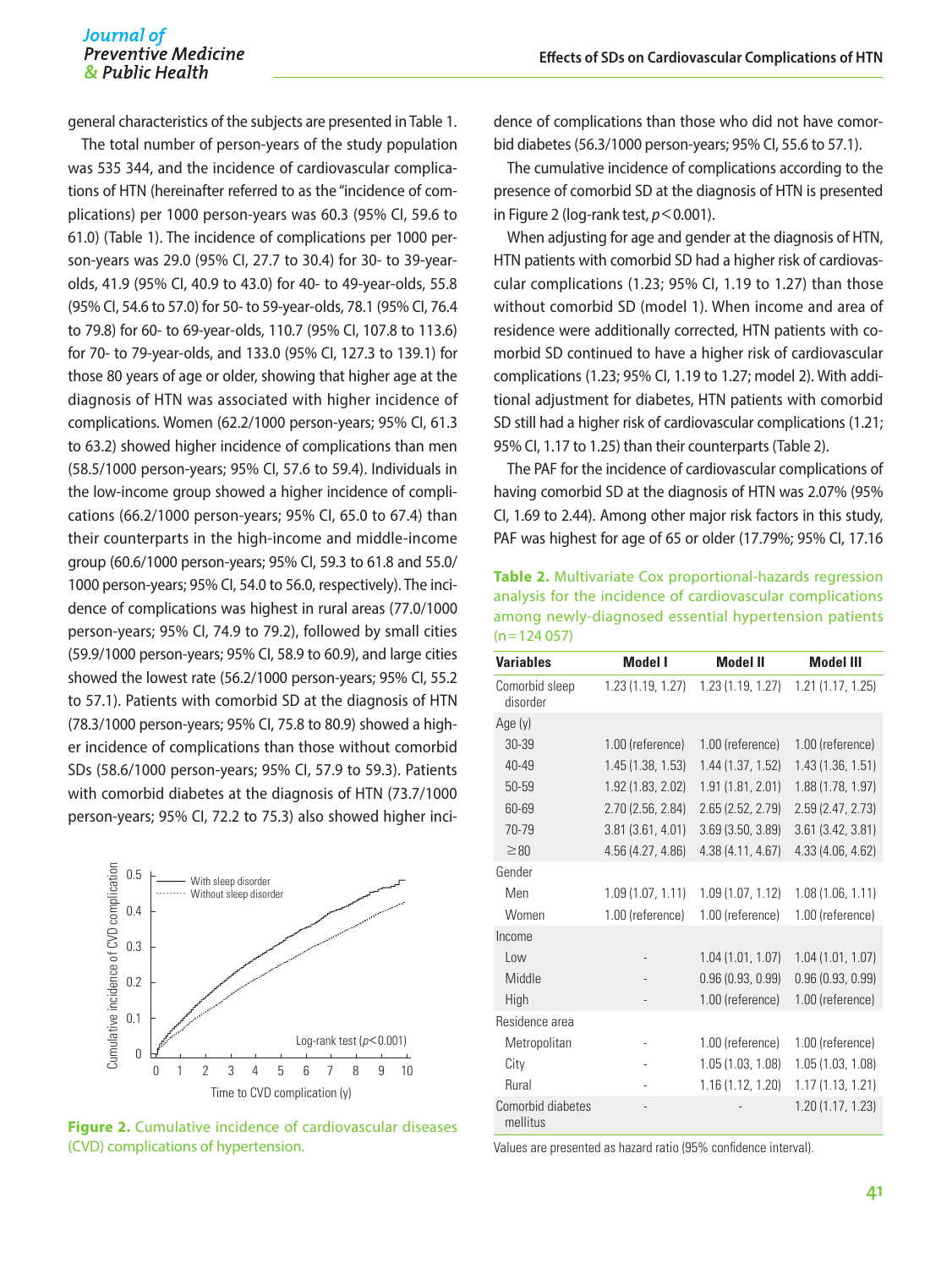### Journal of **Preventive Medicine** & Public Health

| <b>Variables</b>                   | <b>HR (95% CI)</b> | <b>PAF (95% CI), %</b> | <i>p</i> -value |
|------------------------------------|--------------------|------------------------|-----------------|
| Comorbid sleep disorder            | 1.23(1.18, 1.27)   | 2.07(1.69, 2.44)       | < 0.001         |
| Age (age 65 and over)              | 2.01(1.96, 2.05)   | 17.79 (17.16, 18.42)   | < 0.001         |
| Gender (men)                       | 1.04(1.02, 1.06)   | 1.90(0.82, 2.97)       | 0.001           |
| Income (low income)                | 1.10(1.07, 1.12)   | 3.26(2.45, 4.05)       | < 0.001         |
| Area of residence (city and rural) | 1.08(1.05, 1.10)   | 4.16 (2.92, 5.38)      | < 0.001         |
| Comorbid diabetes mellitus         | 1.24(1.21, 1.27)   | 5.31(4.68, 5.93)       | < 0.001         |

#### **Table 3.** PAF of various factors for cardiovascular complications in newly-diagnosed essential hypertension patients

PAF, population attributable fraction; HR, hazard ratio; CI, confidence interval.

to 18.42), followed by comorbid diabetes at the diagnosis of HTN, residence in a small city or rural area, and low income, with PAFs of 5.31% (95% CI, 4.68 to 5.93), 4.16% (95% CI, 2.92 to 5.38), and 3.26% (95% CI, 2.45 to 4.05), respectively. Gender had lower PAF than SD which accounted for 1.90% (95% CI, 0.82 to 2.97). The results of this study showed that approximately 2.07% of cardiovascular complications that occurred in patients with newly-diagnosed essential HTN, aged 30 or older, and without cardiovascular complications at the diagnosis of HTN were attributable to SD (*p*<0.001) (Table 3).

## **DISCUSSION**

The results of this study show that patients who had comorbid SD at the diagnosis of HTN had a significantly higher risk of cardiovascular complications than those without comorbid SD. Despite a comprehensive literature search, no studies were found that analyzed the impact of comorbid SD on the incidence of cardiovascular complications in HTN patients, as was done in this study. Since the codes for SD used in this study included various SD, such as insomnia (F51.0, G47.0), hypersomnia (F51.1, G47.1), sleep apnea (G47.3), and nightmares (F51.5), and cardiovascular complications included various heart and CVD, the results of this study are in line with those of previous studies reporting that inappropriate sleep hours increased the occurrence of CAD or stroke and resultant mortality [5], that obstructive sleep apnea [8,24] and insomnia [9] increased cardiovascular complications and mortality, and that nightmares increased the risk of myocardial infarctions occurring during sleep [25]. In addition, literature reviews of SD [26-28] has suggested that primary sleep abnormalities such as curtailed sleep, shift work, and sleep-disordered breathing might have a causal association with atherosclerosis, stroke, heart failure, and cardiac arrhythmia [26]. It has also been reported that inadequate sleep duration and SD such as obstructive sleep apnea and sleep-related movement disorder might be risk factors of stroke [27]. SD were also pervasive in stroke patients and the patients at risk for stroke [28]. The results of this study are compatible to the findings of previous studies.

In this study, the PAF of having comorbid SD at the diagnosis of HTN for the incidence of cardiovascular complications was 2.07%. This suggests that approximately 1 out of 50 cases of cardiovascular complications that occurred in HTN patients was caused by SD. Therefore, if comorbid SD are properly treated in HTN patients, cardiovascular risk could be decreased. These results are compatible with previous studies that suggest the treatment of SD may improve further stroke risk [29].

This study has the following limitations. First, as the concordance rate between 3-digit disease codes in Korean National Health Insurance claims and actual medical records is 82.0% for main diagnoses, and that of 4-digit or 5-digit disease codes is known to be lower [30], only using KCD codes for establishing diagnoses poses a risk of misclassification bias. Second, the exposure in the study was set as a disease group (SD) rather than specific disease entities. So some specific SD that might not have a clear association with cardiovascular complications may have been included in the disease group. Nonetheless, the resultant possibility of the results being distorted is unlikely, as these factors would skew the findings toward the null hypothesis. Third, since the NHIS-NSC is based on insurance claims, control of disease was not part of the scope of the database thus adjustment for control of disease was not possible.

Despite these limitations, this study has its strengths. First, the study conducted population-based research [14] using a nationally representative sample, and observed the incidence of cardiovascular complications for a long period, up to 10 years, after the diagnosis of HTN. Second, this is the first study to analyze the effects of comorbid SD on the incidence of cardiovascular complications among newly-diagnosed Korean HTN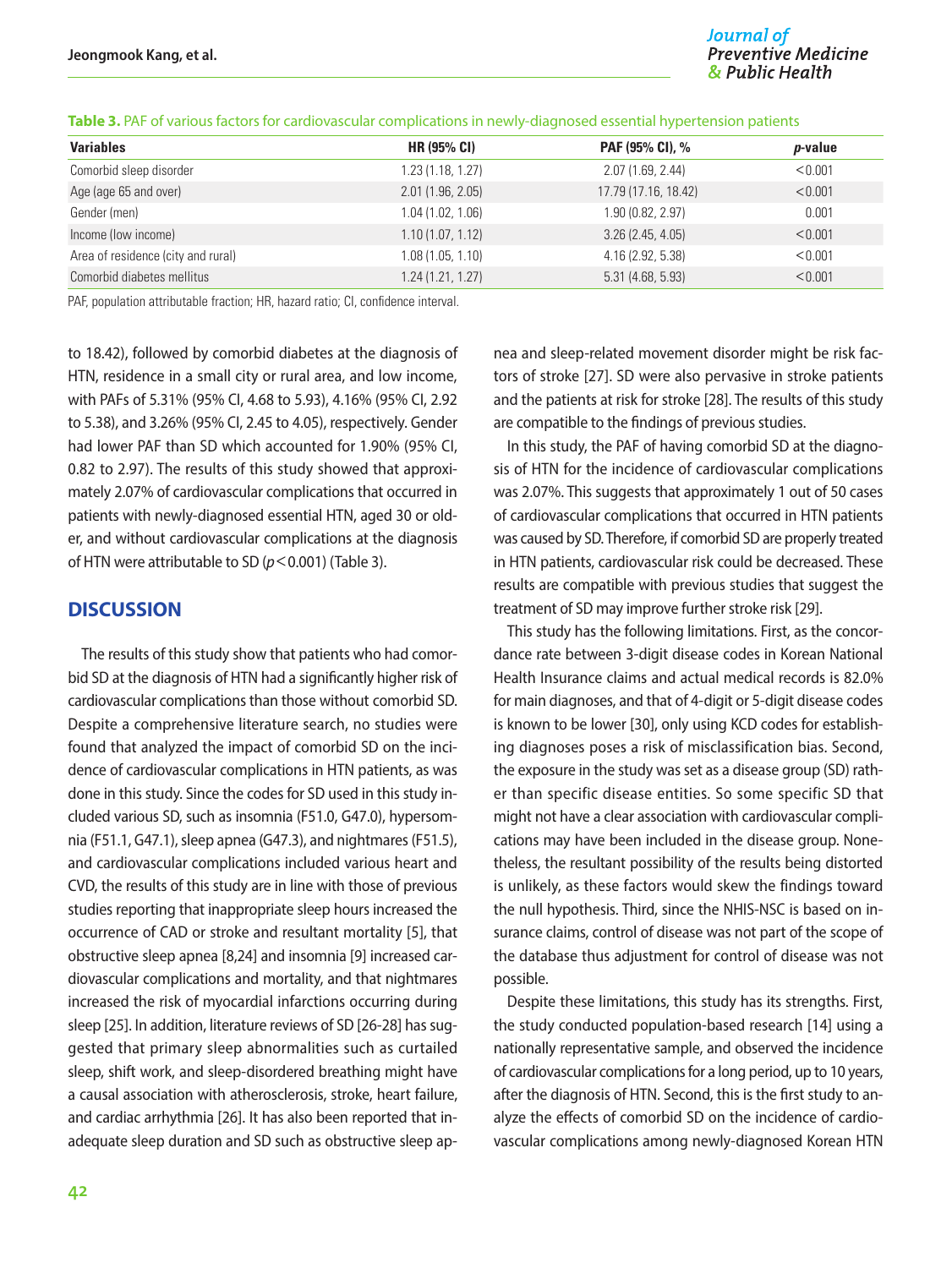patients. Third, the results of this study are based on newly-diagnosed, uncomplicated HTN patients at the point of diagnosis. In consideration of low medication adherence among Korean hypertensives [31], particularly in newly-diagnosed HTN patients without prior complications [32], the results of this study can be used to improve management and treatment of HTN and SD, especially for newly-diagnosed patients, to promote better adherence to treatment, leading to better health outcomes.

In this study, HTN patients with comorbid SD at the time of their HTN diagnosis had a significantly higher incidence of cardiovascular complications than their counterparts, even after adjusting for age, gender, income, area of residence, and comorbid diabetes at the time of the HTN diagnosis. The result of study shows that appropriate treatment of SD among HTN patients could reduce cardiovascular risk. These results imply that the presence of SD should be considered as a risk factor for cardiovascular complications among newly-diagnosed HTN patients. Comorbid SD in newly-diagnosed HTN patients should receive attention in terms of treatment, education, and prevention of complications. Furthermore, evaluating SD through instruments such as the Pittsburgh Sleep Quality Index, Epworth Sleepiness Scale, and the Berlin questionnaire at the diagnosis of HTN and appropriate treatment of SD will be helpful for reducing the high burden of cardiovascular complications that result from HTN.

## **CONFLICT OF INTEREST**

The authors have no conflicts of interest associated with the material presented in this paper.

## **FUNDING**

None.

## **ACKNOWLEDGEMENTS**

None.

## **AUTHOR CONTRIBUTIONS**

Conceptualization: JK, YH. Data curation: JK, YHP, YH. Formal analysis: JK, YH. Funding acquisition: None. Methodology: JK, YH. Project administration: YHP, YH. Visualization: JK. Writing - original draft: JK. Writing - review & editing: JK, YHP, KIY, JRBC, YH.

## **ORCID**

Jeongmook Kang *https://orcid.org/0000-0003-2939-1669* Yoon-Hyung Park *https://orcid.org/0000-0002-1801-0552* Kwang Ik Yang *https://orcid.org/0000-0001-6343-6520* Jose Rene Bagani Cruz *https://orcid.org/0000-0001-7539- 0144*

Young Hwangbo *https://orcid.org/0000-0002-8447-8372*

## **REFERENCES**

- 1. Korean Society Hypertension. Korea hypertension fact sheet 2018 [cited 2019 Sep 1]. Available from: http://www.koreanhypertension.org/reference/guide?mode=read&idno=4166 (Korean).
- 2. World Health Organization. Raised blood pressure [cited 2019 Sep 1]. Available from: https://www.who.int/gho/ncd/risk\_ factors/blood\_pressure\_prevalence\_text/en/.
- 3. Harrison TR, Isselbacher KJ, Wilson JD. Harrison's principles of internal medicine. 19th ed. New York: McGraw-Hill; 2015, p. 1825.
- 4. Statistics Korea. Cause of death in Korea 2017 [cited 2019 Aug 14]. Available from: http://kostat.go.kr/portal/korea/kor\_ nw/1/6/2/index.board?bmode=read&aSeq=370710&pageN o=1&rowNum=10&amSeq=&sTarget=&sTxt= (Korean).
- 5. Cappuccio FP, Cooper D, D'Elia L, Strazzullo P, Miller MA. Sleep duration predicts cardiovascular outcomes: a systematic review and meta-analysis of prospective studies. Eur Heart J 2011;32(12):1484-1492.
- 6. Laugsand LE, Strand LB, Platou C, Vatten LJ, Janszky I. Insomnia and the risk of incident heart failure: a population study. Eur Heart J 2014;35(21):1382-1393.
- 7. Buxton OM, Marcelli E. Short and long sleep are positively associated with obesity, diabetes, hypertension, and cardiovascular disease among adults in the United States. Soc Sci Med 2010;71(5):1027-1036.
- 8. Marin JM, Carrizo SJ, Vicente E, Agusti AG. Long-term cardiovascular outcomes in men with obstructive sleep apnoea-hypopnoea with or without treatment with continuous positive airway pressure: an observational study. Lancet 2005;365(9464): 1046-1053.
- 9. Sofi F, Cesari F, Casini A, Macchi C, Abbate R, Gensini GF. In-